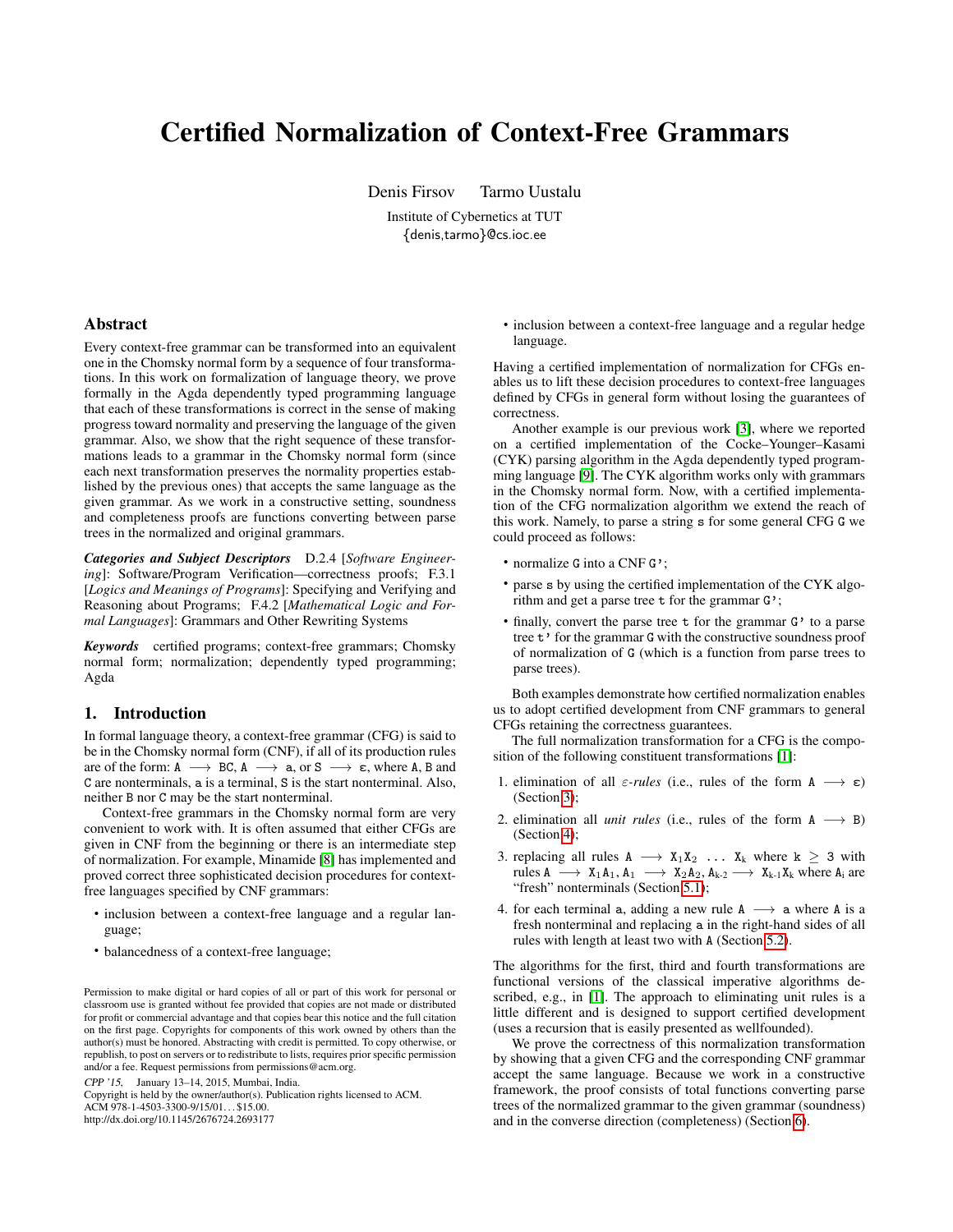We used Agda 2.4.2 and Agda Standard Library 0.8.1 for this development. The full Agda code of this paper can be found at <http://cs.ioc.ee/~denis/cert-norm/>.

## 2. Setup

We assume that N and T are some fixed types for nonterminals and terminals respectively. We only require N and T to have decidable equality. Symbols are terminals and nonterminals. A rule is defined as a pair of a nonterminal and a list of symbols. We also define some handy abbreviations:

```
data Symbol : Set where
  nt : N \rightarrow Symboltm : T \rightarrow SymbolRHS = List Symbol
data Rule : Set where
   \_\rightarrow\_\ : N \rightarrow RHS \rightarrow Rule
Rules = List Rule
Ts : Rules \rightarrow List T
Ts Rs = { a | A \longrightarrow rhs \in Rs, tm a \in rhs }
NTs : Rules \rightarrow List N
NTs Rs = { A | A \longrightarrow rhs \in Rs } ∪
             \{ B \mid A \longrightarrow \text{rhs} \in \text{Rs}, \text{ nt } B \in \text{rhs } \}
```
String = List T

(To avoid notational clutter, in the paper we employ an easy-to-read unofficial list comprehension syntax.)

For now and for most of the paper, we assume that a grammar is just a list of rules, we do not assume a fixed start nonterminal. In Section [6.2,](#page-6-1) we define a grammar as a list of rules together with a designated start nonterminal.

The datatype of the parse trees (abstract syntax trees) is parametrized by a grammar Rs and is defined inductively as follows:

## mutual

```
data Tree (Rs : Rules) : N \rightarrow String \rightarrow Set where
    node : {A : N}{rhs : RHS}{s : String}
          \rightarrow A \rightarrow rhs \in Rs
          \rightarrow Forest Rs rhs s \rightarrow Tree Rs A s
data Forest (Rs : Rules) :
                     RHS \rightarrow String \rightarrow Set where
   empty : Forest Rs [] []
   \_::_{t-} : {rhs : RHS}{s : String}
          \rightarrow (t : T) \rightarrow Forest Rs rhs s
          \rightarrow Forest Rs (tm t :: rhs) (t :: s)
   \lrcorner:_{n-} : {rhs : RHS}{s<sub>1</sub> s<sub>2</sub> : String}{A : N}
          \rightarrow Tree Rs A s<sub>1</sub> \rightarrow Forest Rs rhs s<sub>2</sub>
```
 $\rightarrow$  Forest Rs (nt A :: rhs) (s<sub>1</sub> ++ s<sub>2</sub>)

(In Agda, an argument enclosed in curly braces is implicit. The Agda type checker will try to figure it out. If an argument cannot be inferred, it must be provided explicitly.)

In general, the type Tree Rs A s collects all parse trees for a string s for a grammar Rs and a nonterminal A at the root. The auxiliary type Forest Rs rhs s collects all parse forests for a string s whose constituent individual parse trees are rooted at the symbols in rhs.

Let us look at the following example. Consider the following grammar Rs with two rules. Their proofs of membership in the grammar serve as names for these rules.

Rs : Rules  $Rs = [ S \longrightarrow [ nt S , tm '+' , nt S ],$  $S \longrightarrow [$  tm '1' ] ]

$$
\begin{array}{l}\n\texttt{fr}: S \longrightarrow [\texttt{nt} S, \texttt{tm} ' + ^t , \texttt{nt} S] \in \mathtt{Rs} \\
\texttt{sr}: S \longrightarrow [\texttt{tm} '1' ] \in \mathtt{Rs}\n\end{array}
$$

The strings "1" and "1+1" have the following unique derivations:

1T : Tree Rs S "1"  $1T = node sr (1' :: t empty)$ 

1+1T : Tree Rs S "1+1"  $1+1T$  = node fr  $(1T ::_n ' + ' ::_t 1T ::_n empty)$ 

But the string "1+1+1" has two derivations:





lft : Tree Rs S "1+1+1" lft = node fr  $(1+1T :: n ' + ' :: t 1T :: n empty)$ 



rgt : Tree Rs S "1+1+1" rgt = node fr  $(1T :: n ' + ' :: t 1+1T :: n empty)$ 

## <span id="page-1-0"></span>3.  $\varepsilon$ -rule elimination and its correctness

The main consequence of the presence of  $\varepsilon$ -rules in a grammar is that parse trees for the empty string can be constructed for some nonterminals. A nonterminal A is called *nullable* for a grammar Rs, if one can construct a parse tree for the empty string with A at the root, i.e., an inhabitant of the type Tree Rs A []. We describe the transformation of  $\varepsilon$ -rule elimination:

- 1. find all nullable nonterminals;
- 2. for each rule with some nullable nonterminals in its right-hand side rhs, add a set of new rules given by all subsequences of rhs obtained by dropping some nullable nonterminals;
- 3. remove every rule whose right-hand side is empty string.

For example, for the grammar

| $S \longrightarrow AbA \mid B$ |  |  |  |  |
|--------------------------------|--|--|--|--|
| $B \longrightarrow b \mid c$   |  |  |  |  |
| $A \longrightarrow \epsilon$ d |  |  |  |  |

the transformation produces the following grammar: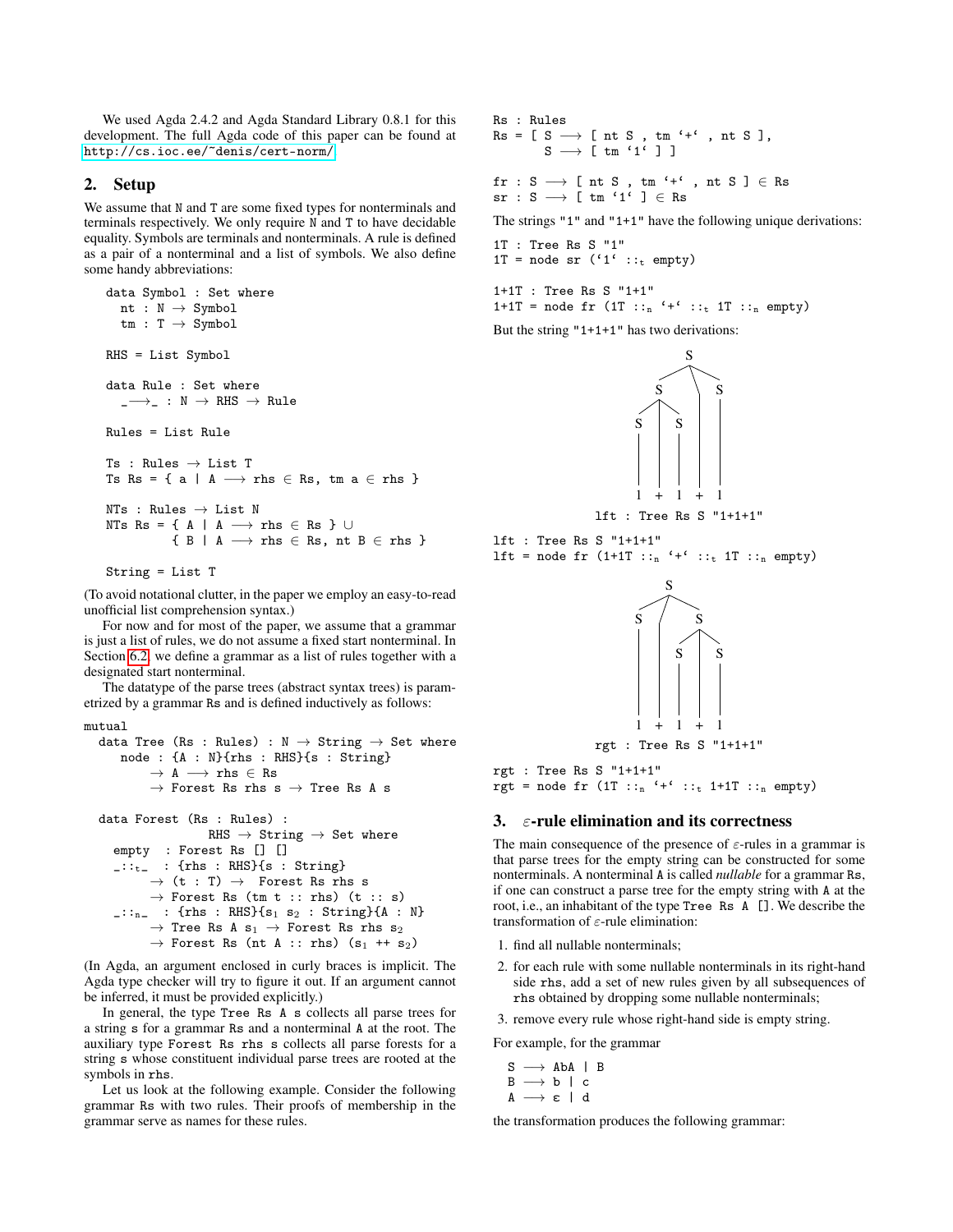$S \longrightarrow AbA$  | Ab | bA | b | B  $B \longrightarrow b \mid c$  $A \longrightarrow A$ 

Note that the transformation makes all nonterminals non-nullable: for a nonterminal nullable for the given grammar, the language of this nonterminal in the transformed grammar differs from its language in the original grammar by the absence of the empty word.

## 3.1 Nullable nonterminals

In this section, we describe how to find all nullable nonterminals of a grammar. We use the following observation: if a nonterminal A is nullable, then there exists a rule  $A \rightarrow \text{rhs} \in \text{Rs}$  such that rhs consists only of nullable nonterminals (in particular, it is also possible that  $\text{rhs} \equiv []$ ). Therefore, to find all nullable nonterminals, we iteratively build all trees for the empty string. Here is the algorithm:

```
nlbls : Rules \rightarrow N \rightarrow List N
nlbls Rs zero = start
nlbls Rs (suc n) = collect (nlbls Rs n)
  where
    start = { A | A \rightarrow [] \in Rs }
    collect ans
     = \{ A \mid A \longrightarrow \text{rhs} \in \text{Rs} \},(B : N) \rightarrow nt B \in rhs \rightarrow B \in ans }
```
Clearly, the algorithm is sound (by construction):

$$
\begin{array}{lcl} \texttt{nlbls-snd} : \ (\texttt{Rs}: \texttt{Rules}) \, \rightarrow \ (\texttt{A}: \texttt{N}) \, \rightarrow \ (\texttt{n}: \texttt{N}) \\ \quad \rightarrow \ \texttt{A} \, \in \ \texttt{nlbls} \ \texttt{Rs} \ \texttt{n} \, \rightarrow \ \texttt{Tree} \ \texttt{Rs} \ \texttt{A} \ \texttt{[]} \end{array}
$$

But how many iterations do we need for the completeness? Let us look at a weak version of completeness:

nlbls-cmplt-weak :  $(Rs : Rules) \rightarrow (A : N)$  $\rightarrow$  (t : Tree Rs A [])  $\rightarrow$  A  $\in$  nlbls Rs (height t)

By induction on the height of the parse tree, we can easily prove this lemma. But the lemma is too weak, because it depends on the height of the input parse tree and this is not bounded. We need to find a number of iterations that is sufficient for every possible parse tree.

We prove that length Rs (denotes the number of the rules in the grammar) many iterations is enough:

nlbls-cmplt :  $(Rs : Rules) \rightarrow (A : N)$  $\rightarrow$  Tree Rs A []  $\rightarrow$  A  $\in$  nlbls Rs (length Rs)

*Proof* If height  $t \leq$  length Rs, then the theorem is proved by nlbls-cmplt-weak. If height  $t >$  length Rs, then there exists at least one branch in the parse tree with at least one rule used twice. Suppose this rule is  $r : B \longrightarrow r$ hs ∈ Rs. Next, let the subtrees rooted at the left-hand nonterminal B of the rule r be t and t', t' being a subtree of t. Both t and t' have type Tree Rs B []. Therefore, we can substitute t' for t and still get a parse tree of type Tree Rs A []. This procedure can be repeated until height  $t \leq$  length Rs.

Finally, we define an abbreviation:

```
nullables : Rules \rightarrow List N
nullables Rs = nlbls Rs (length Rs)
```
#### 3.2 Subsequences

In this section, we describe how to compute certain subsequences of a list. More precisely, given some list xs : List X and some predicate P :  $X \rightarrow$  Bool, we would like to compute all subsequences of xs obtainable by dropping some elements satisfying P.

```
\mathtt{al}1\mathtt{SubSeq}\ :\ \{\mathtt{X}\ :\ \mathtt{Set}\}\ \rightarrow\ (\mathtt{X}\ \rightarrow\ \mathtt{Bool})\rightarrow List X \rightarrow List (List X)
allSubSeq P xs
   = foldr (\lambda x res \rightarrowif P x then res ++ (map (_::_ x) res)
                               else map (\_\colon\_\ x) res)
                 [ [] ] xs
```
For an explanation, let us look at the example:

allSubSeq (≡ nt A) [ nt A, nt B, nt A, nt C ] ⇒ [ [ nt A, nt B, nt A, nt C ], [ nt B, nt A, nt C ], [ nt A, nt B, nt C ], [ nt B, nt C ] ]

To generate all subsequences of some list xs, one could call allSubSeq ( $\lambda$   $\rightarrow$  true) xs. The function allSubSeq function is sound and complete in the sense that it generates all desired subsequences and nothing else (a formalization can be found in our development).

## 3.3  $\varepsilon$ -rule elimination

Finally, to eliminate  $\varepsilon$ -rules, we combine the allSubSeq and nullables:

norm-e : Rules  $\rightarrow$  Rules norm-e Rs = {  $A \rightarrow \text{rhs'}$  |  $A \rightarrow \text{rhs} \in \text{Rs}$  , rhs' ∈ allSubSeq (∈ nullables Rs) rhs , rhs'  $\neq$  [] }

First, we find all nullable nonterminals in the grammar. Then, for each rule  $A \rightarrow$  rhs in Rs, we compute all subsequences rhs' of rhs obtainable by dropping some nullable nonterminals in rhs. Finally, for all nonempty rhs', the rule  $A \rightarrow$  rhs' is added to the resulting grammar.

#### 3.4 Correctness

*Progress* Observe that the function norm-e explicitly excludes rules with empty right-hand sides. Therefore, it is simple to show that, for any grammar Rs, the normalized grammar norm-e Rs has no ε-rules:

$$
\begin{array}{lcl} \texttt{ne-progress} : (\texttt{Rs} : \texttt{Rules}) \rightarrow (\texttt{A} : \texttt{N}) \\ \rightarrow \texttt{A} \rightarrow \texttt{[]} \notin \texttt{norm-e} \ \texttt{Rs} \end{array}
$$

Soundness Next, let us show soundness. Namely, given some tree in the normalized grammar Tree (norm-e Rs) A s, we would like to construct a parse tree of s in the original grammar Rs:

```
ne-snd : (Rs : Rules) \rightarrow (A : N) \rightarrow (s : String)
                 \rightarrow Tree (norm-e Rs) A s \rightarrow Tree Rs A s
```
*Proof* The proof is by induction on the height of t : Tree (norm-e Rs) A s. Pattern matching yields f : Forest (norm-e Rs) rhs s and  $r : A \longrightarrow r$ hs ∈ norm-e Rs such that  $t \equiv$  node r f. For each tree  $t'$  of type Tree (norm-e Rs) B s' such that  $t' \in f$ , by the induction hypothesis, we construct a tree Tree Rs B s'. Hence, we can construct  $f'$ : Forest Rs rhs s. Next, analyze the rule A  $\rightarrow$  rhs. If r' : A  $\rightarrow$  rhs  $\in$  Rs, then the proof is completed by the witness node r' f'. If A  $\rightarrow$  rhs  $\notin$  Rs, then by the definition of norm-e there exists some rule<br> $r' : A \longrightarrow rhs' \in Rs$  such that  $r' : A \longrightarrow \text{rhs'} \in \text{Rs}$ rhs ∈ allSubSeq (∈ nullables Rs) rhs'. By soundness of allSubSeq, the list rhs is a subsequence of rhs'. Moreover, the nonterminals of all removed positions in rhs' are contained in nullables Rs. Therefore, the proof can be completed by the witness node  $r'$  f'' : Tree Rs A s, where f'' is constructed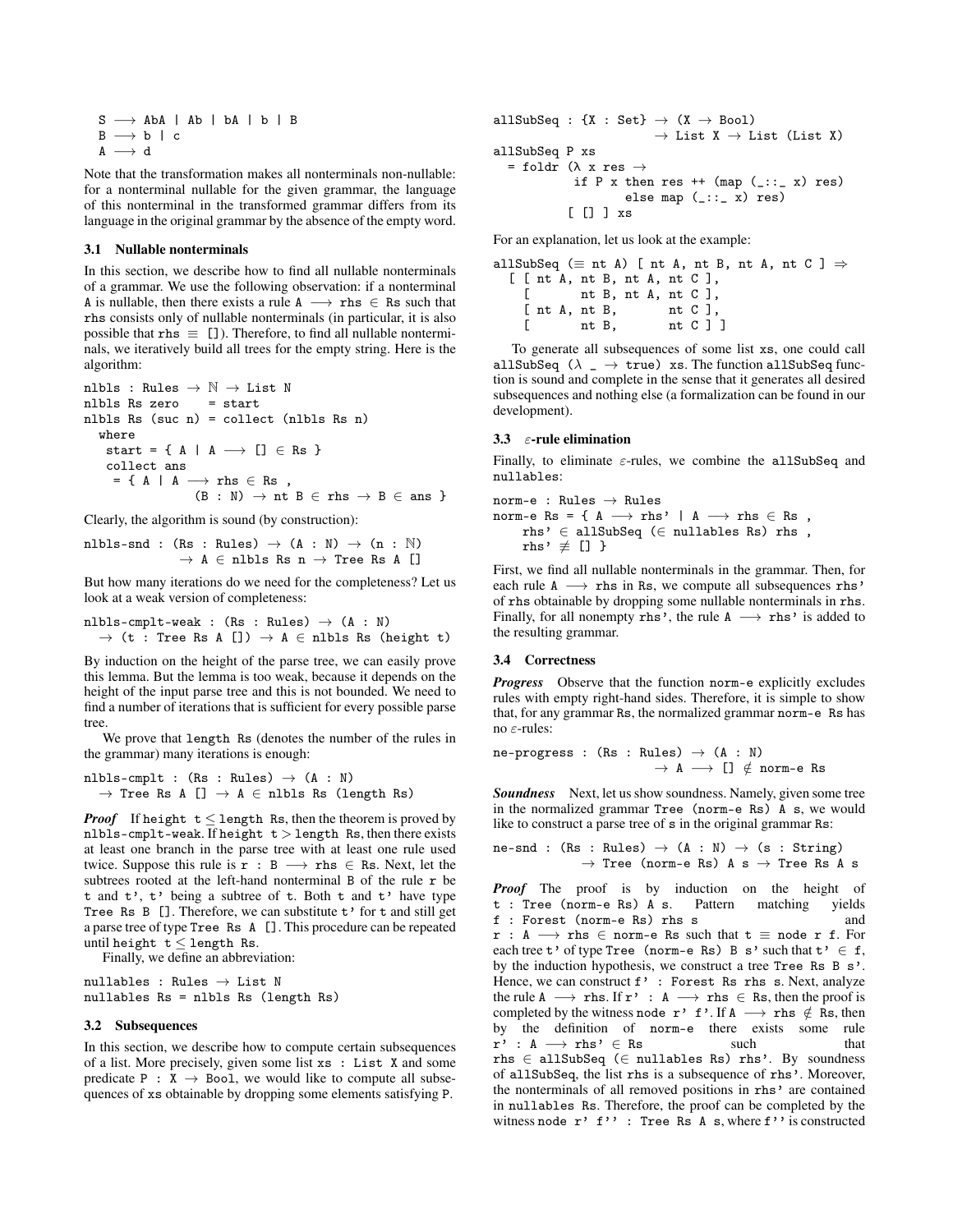from  $f'$  by putting trees for the empty string (produced by using soundness of nullables) at the dropped positions of rhs'.

*Completeness* Conversely, given a parse tree for some non-empty string (recall that norm-e makes all nonterminals non-nullable) in the original grammar, we can convert it into a parse tree in the normalized grammar:

 $ne-cmplt : (Rs : Rules) \rightarrow (A : N) \rightarrow (s : String)$  $\rightarrow$  Tree Rs A s  $\rightarrow$  s  $\not\equiv$  []  $\rightarrow$  Tree (norm-e Rs) A s

*Proof* The proof is by induction on the height of the parse tree t : Tree Rs A s. By pattern matching, we have  $t \equiv$  node r f where f : Forest Rs rhs s and  $r : A \longrightarrow$  rhs  $\in$  Rs. For each tree  $t'$  : Tree Rs B s' such that  $t' \in f$ , let us analyze the possible cases:

- If  $s' \neq []$ , then by the induction hypothesis, we can construct Tree (norm-e Rs) A s'.
- If  $s' \equiv []$ , then by nlbls-cmplt, we have that  $B \in nullables$  Rs.

Therefore, f' : Forest (norm-e Rs) rhs' s can be constructed where rhs' is a subsequence of rhs (the positions at which f: Forest Rs rhs s contains trees for the empty string are skipped). If rhs'  $\neq$  [], then by completeness of nullables and allSubSeq, we get that  $r' : A \longrightarrow \text{rhs'} \in \text{norm-e}$  Rs and the proof is completed by the witness node  $r'$  f'. If rhs'  $\equiv$  [], then s should be empty (all positions are nulled), but this contradicts the assumption that  $s \neq 0$ .

## 3.5 Example

Consider the following grammar Rs:

 $A \longrightarrow BCD \mid B$  $B \longrightarrow ε$  | A  $C \longrightarrow c$  $D \longrightarrow ε$ 

Since B and D are the only nullable nonterminals, the grammar norm-e Rs has the following rules:

```
A \longrightarrow BCD \mid B \mid CD \mid BC \mid CB \longrightarrow AC \rightarrow c
```
The nonterminal D in the grammar norm-e Rs is *nonproductive* (i.e., (s : String)  $\rightarrow$  Tree (norm-e Rs) D s  $\rightarrow \bot$ ). Let us look at the example of a tree t for the original grammar Rs and its counterpart for the  $\varepsilon$ -normalized grammar norm-e Rs:





Note, that for the converse direction ne-snd (ne-cmplt t)  $\neq$  t (there are many ways to construct subtrees for empty word):



ne-snd (ne-cmplt t) : Tree Rs A "c"

## <span id="page-3-0"></span>4. Unit rule elimination and its correctness

## 4.1 Implementation

We describe in list comprehension notation how unit rules with a particular right-hand nonterminal are eliminated:

```
nu-step : Rules \rightarrow N \rightarrow Rules
nu-step Rs A
 = { rule' | rule ∈ Rs, rule' ∈ step-f Rs A rule }
  where
      step-f : Rules \rightarrow N \rightarrow Rule \rightarrow Rules
      step-f Rs A (B \longrightarrow rhs) =
          if rhs \equiv [ nt A ] then
            { \tB \longrightarrow \text{rhs'} \mid A \longrightarrow \text{rhs'} \in \text{Rs}, }rhs' \neq [ nt A ] }
          else [ B \rightarrow rhs ]
```
Compared to the grammar Rs, in the grammar nu-step Rs A every rule of the form  $B \longrightarrow [nt A]$  is replaced with all rules of the form  $B \longrightarrow$  rhs', where rhs' stands for a right-hand side such that  $A \rightarrow \text{rhs'} \in \text{Rs}$  and  $\text{rhs'} \not\equiv [\text{nt } A]$ . Now, full unit rule elimination is achieved by applying this procedure to all nonterminals:

norm-u : Rules  $\rightarrow$  Rules norm-u Rs = foldl nu-step Rs (NTs Rs)

Recall that NTs Rs is an enumeration of all nonterminals appearing in the grammar Rs.

#### 4.2 Correctness

*Progress* First, we show that nu-step gains some progress:

nu-step-progress :  $(Rs : Rules) \rightarrow (A B : N)$  $\rightarrow$  A  $\rightarrow$  [ nt B ]  $\notin$  nu-step Rs B

This lemma states that there is no rule with the right-hand side [  $nt$  B ] in the grammar  $nu$ -step Rs B. The progress lemma for the norm-u is a trivial consequence:

nu-progress :  $(Rs : Rules) \rightarrow (A B : N)$  $\rightarrow$  A  $\rightarrow$  [ nt B ]  $\notin$  norm-u Rs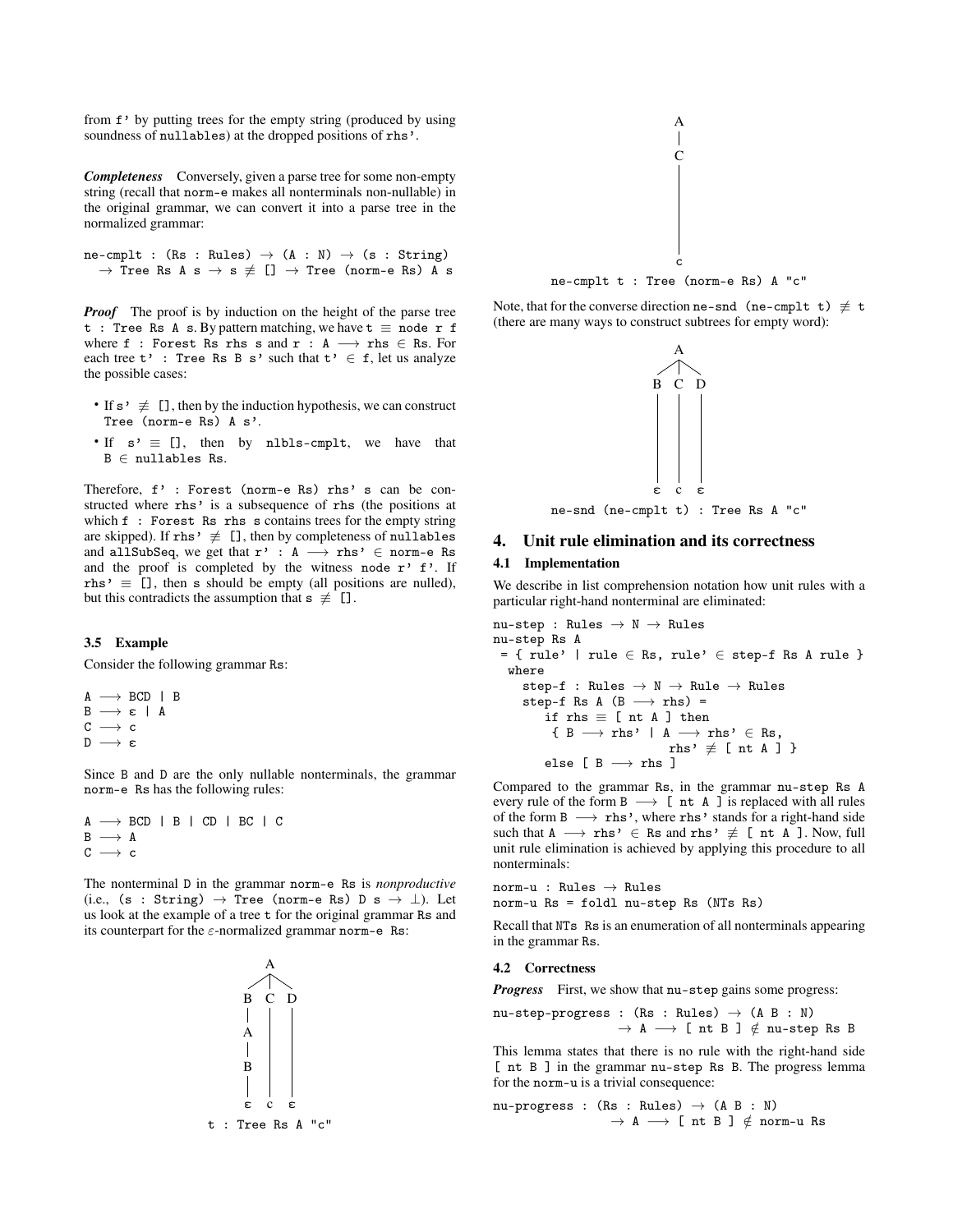*Soundness* We start by proving a lemma about possible shapes of rules in the original grammar:

nu-sound-main :  $(Rs : Rules) \rightarrow (A B : N)$  $\rightarrow$  (rhs : RHS)  $\rightarrow$  A  $\rightarrow$  rhs  $\in$  nu-step Rs B  $\rightarrow$  A  $\rightarrow$  rhs  $\in$  Rs  $\vee$  (A  $\longrightarrow$  [ nt B ]  $\in$  Rs  $\times$  B  $\longrightarrow$  rhs  $\in$  Rs)

This lemma shows that, if a rule  $A \rightarrow$  rhs belongs to a normalized grammar nu-step Rs B, then either the rule  $A \rightarrow$  rhs belongs to Rs or the rules  $A \rightarrow \lbrack$  nt B ] and B  $\rightarrow$  rhs do.

Now, we show how soundness follows from nu-sound-main:

nu-step-sound :  $(Rs : Rules) \rightarrow (A B : N)$  $\rightarrow$  (s : String)  $\rightarrow$  Tree (nu-step Rs B) A s  $\rightarrow$  Tree Rs A s

*Proof* The proof is by induction on the height of the tree t : Tree (nu-step Rs B) A s. Pattern matching on t yields some f of type Forest (nu-step Rs B) rhs s and  $p : A \longrightarrow r$ hs  $\in$  (nu-step Rs B) such that  $t \equiv$  node p f. Next, for all trees  $t'$ : Tree (nu-step Rs B) C s' such that  $t' \in f$ , by the induction hypothesis, we turn  $t'$  into t'' : Tree Rs C s'. Therefore, by induction on the length of f, a forest f' : Forest Rs rhs s can be constructed. Finally, by nu-sound-main we have two cases:

- p' : A  $\rightarrow$  rhs  $\in$  Rs. Then the proof is completed by constructing the witness node p' f' : Tree Rs A s.
- $\cdot$  p' : A  $\longrightarrow$  [nt B ]  $\in$  Rs and p'' : B  $\longrightarrow$  rhs  $\in$  Rs. Then the proof is completed by the giving the witness node ((node  $p'$ ,  $f'$ ) ::<sub>n</sub> empty)  $p'$  which has type Tree Rs A s.

Soundness of norm-u follows trivially from nu-step-sound:

nu-snd : (Rs : Rules)  $\rightarrow$  (A : N)  $\rightarrow$  (s : String)  $\rightarrow$  Tree (norm-u Rs) A s  $\rightarrow$  Tree Rs A s

*Completeness* We start again by observing special properties:

```
nu-cmplt' : (Rs : Rules) \rightarrow (A B : N)
   \rightarrow (rhs : RHS) \rightarrow A \rightarrow [ nt B ] \in Rs
   \rightarrow B \rightarrow rhs \in Rs \rightarrow rhs \not\equiv [ nt B ]
   \rightarrow A \rightarrow rhs \in nu-step Rs B
nu-cmplt'' : (Rs : Rules) \rightarrow (A B : N)
```

```
\rightarrow (rhs : RHS) \rightarrow A \rightarrow rhs \in Rs
\rightarrow rhs \not\equiv [ nt B ] \rightarrow A \rightarrow rhs \in nu-step Rs B
```
The nu-cmplt' lemma states that, if rules  $A \rightarrow \lbrack$  nt B ] and B  $\rightarrow$  rhs belong to Rs and rhs  $\neq$  [ nt B ], then the rule A  $\rightarrow$  rhs belongs to the normalized grammar nu-step Rs B. At the same time the lemma nu-cmplt'' establishes that rules A  $\rightarrow$  rhs where rhs  $\neq$  [ nt B ] will stay in the normalized grammar.

Using this property, completeness is proved by induction on a given parse tree and inspection of rules at two consecutive levels.

```
nu-step-complete : (Rs : Rules)
 \rightarrow (A B : N) \rightarrow (s : String)
 \rightarrow Tree Rs A s \rightarrow Tree (nu-step Rs B) A s
```
*Proof* The claim is proved by induction on the height of the tree t of type Tree Rs A s. Pattern matching on t yields some f : Forest Rs rhs s and  $p : A \longrightarrow$  rhs  $\in$  Rs such that  $t \equiv$  node p f. Next, for all trees  $t'$  : Tree Rs C s' such that  $t' \in f$ , by the induction hypothesis, we construct t'' : Tree (nu-step Rs B) C s'. So, by induction on the length of f, we get f' : Forest (nu-step Rs B) rhs s. Finally, let us analyze two cases:

- If rhs  $\neq$  [ nt B ], then by nu-cmplt'' we have  $p'$  : A  $\rightarrow$  rhs  $\in$  nu-step Rs B and proof is finished by the witness node p' f' : Tree (nu-step Rs B) A s.
- If rhs  $\equiv$  [ nt B ], then the previously constructed  $f'$  satisfies  $f' \equiv$  (node q  $f'$ ) ::<sub>n</sub> empty where  $f'$ ) is of type Forest (nu-step Rs B) rhs's and q is of type  $\mathtt{B}\longrightarrow\mathtt{rhs}\texttt{'}\in\mathtt{nu}\mathtt{-step}$  Rs B. By nu-step-progress we know that rhs'  $\neq$  [ nt B ], therefore, by nu-cmplt' we get  $p'$  : A  $\longrightarrow$  rhs'  $\in$  nu-step Rs B. Finally, the witness node p' f' of type Tree (nu-step Rs B) A s concludes the proof.

And lifting this result to the full elimination of unit rules:

$$
\begin{array}{l} \texttt{nu-cmplt}: \ (\texttt{Rs}: \texttt{Rules}) \rightarrow (\texttt{A}: \texttt{N}) \rightarrow (\texttt{s}: \texttt{String}) \\ \rightarrow \texttt{Tree} \ \texttt{Rs} \ \texttt{A} \ \texttt{s} \rightarrow \texttt{Tree} \ (\texttt{norm-u} \ \texttt{Rs}) \ \texttt{A} \ \texttt{s} \end{array}
$$

## 4.3 Example

Consider the grammar

$$
\begin{array}{l} A \longrightarrow CA \mid B \mid a \\ B \longrightarrow b \mid A \\ C \longrightarrow BA \end{array}
$$

After the norm-u transformation we have:

 $A \longrightarrow CA$  | a | b  $B \longrightarrow b \mid CA \mid a$  $C \longrightarrow BA$ 

Observe how an example tree for the original grammar is transformed into a tree for the normalized grammar:



nu-cmplt t : Tree (norm-u Rs) A "bab"

Mapping this tree back from the normalized grammar to the original grammar gives a tree with the unit loop cut out: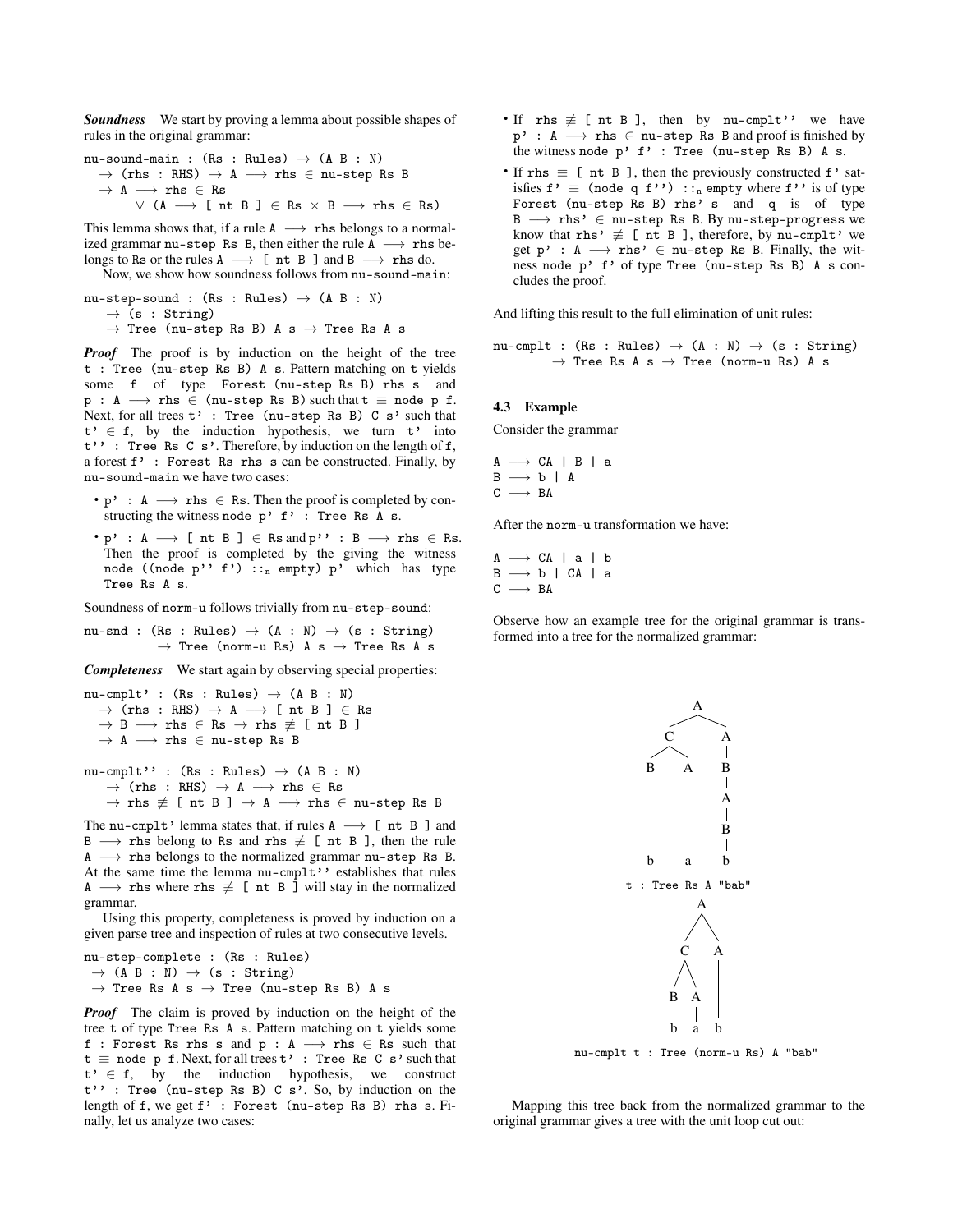

nu-snd (nu-cmplt t) : Tree Rs A "bab"

Making the exact relationship between maps nu-cmplt and nu-snd precise is a possible future work.

## 5. Final transformations

#### <span id="page-5-0"></span>5.1 Long right-hand sides

Next, we describe how to eliminate rules  $A \rightarrow$  rhs where length rhs > 2—so-called *long rules*.

To do so, we first need a function that will supply fresh nonterminals,

```
newnt : Rules \rightarrow N
```
and a proof that newnt Rs does not occur anywhere in the grammar Rs:

newnt-lem : (Rs : Rules)  $\rightarrow$  newnt Rs  $\notin$  NTs Rs

The above states that newnt Rs is a "fresh" nonterminal. Note that there are no side effects involved here, the expression newnt Rs always returns the same nonterminal. Hence, to get the next "fresh" nonterminal, one must first embed the current one in the grammar.

For an explanation, assume that  $N = T = N$ . Then, let us define newnt and Rs as follows:

```
newnt : Rules \rightarrow N
newnt Rs = 1 + max (NTs Rs)Rs : Rules
Rs = [ 1 \longrightarrow [ nt 2, tm 3, nt 4 ] ]
```

```
Rs' : Rules
Rs' = 1 \longrightarrow [nt (newnt Rs) ] :: Rs
```
In that case, newnt Rs  $\equiv$  5. Also, if we define Rs' by adding the rule 1  $\longrightarrow$  [ nt (newnt Rs) ] to Rs, then newnt Rs'  $\equiv$  6. Next, we are ready to define a step of normalization:

```
nl-step' : Rules \rightarrow N \rightarrow Rules
nl-step' ((A \rightarrow X :: Y :: Z :: rhs) :: Rs) F =(A \rightarrow nt \ F :: Z :: rhs) ::(\texttt{F}\longrightarrow \texttt{X}::\texttt{Y}::[]): \texttt{Rs}nl-step' ((A \rightarrow \text{rhs}) :: Rs) F =
    (A \longrightarrowrhs) :: nl-step' Rs F
nl-step' [] F = []nl-step : Rules \rightarrow Rules
```

```
nl-step Rs = nl-step' Rs (newnt Rs)
```
The function nl-step looks for the first long rule of the form  $A \longrightarrow X :: Y :: Z :: \text{rhs}$  and replaces it with rules  $A \longrightarrow \text{nt } F :: Z :: \text{rhs}$  and  $F \longrightarrow X :: Y :: []$  $A \longrightarrow nt \ F :: Z :: rhs$  and where F is fresh.

After applying the function nl-step to the grammar Rs, the sum of the lengths of the right-hand sides of all long rules decreases. This will be the measure of how many times nl-step needs to be applied to the grammar Rs.

```
nl-measure : Rules \rightarrow \mathbb{N}
```

```
nl-measure Rs = sum lengths
  where
    lengths = { length rhs | A \rightarrow rhs \in Rs,
                                 length rhs > 2 }
```
So, to eliminate all long rules, we apply the function  $n1$ -step to the set of rules (nl-measure Rs) times.

 $norm-1$  : Rules  $\rightarrow$  Rules norm-l Rs = fold Rs nl-step (nl-measure Rs)

#### <span id="page-5-1"></span>5.2 Right-hand sides containing terminals

In what follows, we describe how to eliminate rules  $A \rightarrow$  rhs where rhs contains terminals and length  $r$ hs  $> 1$ .

The function nt-step Rs a adds to the grammar Rs the rule newnt Rs → tm a and substitutes the symbol tm a with the symbol nt (newnt Rs) in the right-hand side of every rule whose right-hand side is longer than 1.

```
nt-step : Rules \rightarrow T \rightarrow Rules
nt-step Rs a = let F = newnt Rs in
 F \longrightarrow \text{tm } a ::{A \longrightarrow subst (tm a) (nt F) rhs |
                                               A \rightarrow rhs \in Rs }
 where
   subst : Symbol \rightarrow Symbol \rightarrow RHS \rightarrow RHS
   subst X Y rhs =
    if length rhs \leq 1then rhs
    else map (\lambda Z \rightarrow \text{if } Z \equiv X \text{ then } Y \text{ else } Z) rhs
```
Finally, remove all terminals from right-hand sides longer than 1 by folding Rs with the function nt-step:

norm-t : Rules  $\rightarrow$  Rules norm-t Rs = foldl nt-step Rs (Ts Rs)

## 5.3 Correctness of final transformations

Correctness of both norm-t and norm-l is rather obvious due to the simple nature of these transformations. But we still state the correctness theorems to highlight the side conditions and progress claims (the details of the proofs could be found in the code).

The progress lemma for norm-l states that after the transformation there are no rules with right-hand sides of more than two symbols.

$$
\begin{array}{lcl} \texttt{nl-progress}: & (\texttt{Rs}: \texttt{Rules}) \rightarrow (\texttt{A}: \texttt{N}) \\ & \rightarrow (\texttt{rhs}: \texttt{RHS}) \rightarrow \texttt{A} \rightarrow \texttt{rhs} \in \texttt{norm-1} \texttt{Rs} \\ & \rightarrow \texttt{length} \texttt{rhs} \leq 2 \end{array}
$$

The progress lemma for norm-t states that, for any Rs for all rules A  $\rightarrow$  rhs  $\in$  norm-t Rs, either rhs  $\equiv$  [ tm a ] for some terminal a or rhs consists of nonterminals only.

```
nt-progress : (Rs : Rules) \rightarrow (A : N)\rightarrow (rhs : RHS) \rightarrow A \rightarrow rhs \in norm-t Rs
      \rightarrow \exists(a : T) rhs \equiv [ tm a ] \vee nt0nly rhs
```
Next, nl-snd and nt-snd state that each tree for normalized grammar that is rooted by some nonterminal present in the original grammar can be transformed into a tree for the original grammar:

```
nl-snd : (Rs : Rules) \rightarrow (A : N)\rightarrow (s : String) \rightarrow A \in NTs Rs
    \rightarrow Tree (norm-1 Rs) A s \rightarrow Tree Rs A s
```

```
nt-snd : (Rs : Rules) \rightarrow (A : N)\rightarrow (s : String) \rightarrow A \in NTs Rs
```

```
\rightarrow Tree (norm-t Rs) A s \rightarrow Tree Rs A s
```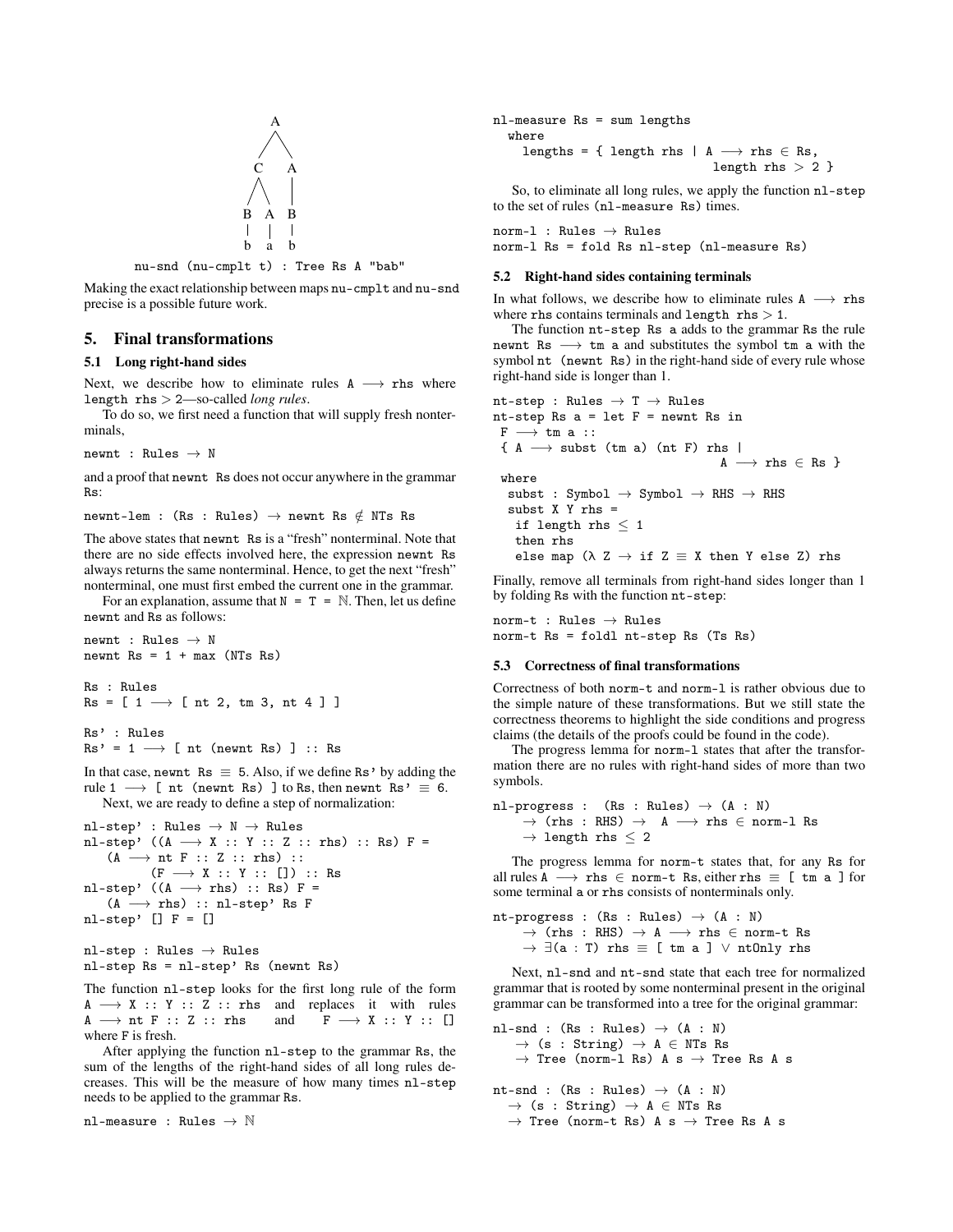The side condition  $A \in NTS$  Rs is important, because a tree rooted by some "freshly" added nonterminal has no corresponding tree in the original grammar, where the fresh nonterminal is not present.

Conversely, any parse tree for Rs could be mapped to parse trees for norm-l Rs and norm-t Rs.

$$
\begin{array}{l} \n\texttt{nl-cmplt : (Rs : Rules)} \rightarrow (\texttt{A : N}) \rightarrow (\texttt{s : String}) \\ \n\rightarrow \texttt{Tree Rs A s} \rightarrow \texttt{Tree (norm-1 Rs) A s} \\ \n\texttt{nt-cmplt : (Rs : Rules)} \rightarrow (\texttt{A : N}) \rightarrow (\texttt{s : String}) \n\end{array}
$$

## $\rightarrow$  Tree Rs A s  $\rightarrow$  Tree (norm-t Rs) A s

## <span id="page-6-0"></span>6. Full normalization and correctness

## 6.1 Full normalization function

Finally, we are ready to define the full normalization function:

```
norm : Rules \rightarrow Rules
norm = norm-u ◦ norm-e ◦ norm-t ◦ norm-l
```
The function norm is a composition of the four transformations we have introduced. The order in which these transformations are chained matters. For example, norm-e can add new unit rules, so norm-u must be performed after norm-e.

*Progress* The question of progress of norm boils down to the questions about preservation of the progress properties of individual constituent transformations by those transformations that fol $low$ 

1. Since norm-t never increases the length of the right-hand side of any rule, norm-t preserves the progress made by norm-l. We prove that, if the right hand side of every rule in Rs is shorter that some  $n : \mathbb{N}$ , then the same holds for all rules in norm-t Rs:

$$
\begin{array}{lcl} \texttt{nt-efct} &: (\texttt{Rs} : \texttt{Rules}) \rightarrow (\texttt{n} : \texttt{N}) \\ & \rightarrow ((\texttt{A} : \texttt{N}) \rightarrow (\texttt{rhs} : \texttt{RHS}) \\ & \rightarrow \texttt{A} \rightarrow \texttt{rhs} \in \texttt{Rs} \\ & \rightarrow \texttt{length} \texttt{rhs} \leq \texttt{n}) \\ & \rightarrow (\texttt{A} : \texttt{N}) \rightarrow (\texttt{rhs} : \texttt{RHS}) \\ & \rightarrow \texttt{A} \rightarrow \texttt{rhs} \in \texttt{norm-t} \texttt{Rs} \\ & \rightarrow \texttt{length} \texttt{rhs} \leq \texttt{n} \end{array}
$$

2. We show that, if  $A \longrightarrow r$ hs  $\in$  norm-e Rs, then rhs must be a subsequence of some rhs' such that  $A \rightarrow \text{rhs'} \in \text{Rs}.$ Since the progress properties of norm-l and norm-t are closed under the subsequence relation, norm-e preserves the progress achieved by norm-l and norm-t:

```
ne\text{-}etc: (Rs : Rules) \rightarrow (A : N) \rightarrow (rhs : RHS)
   \rightarrow A \rightarrow rhs \in norm-e Rs \rightarrow A \rightarrow rhs \notin Rs
   \rightarrow \exists(rhs': RHS) A \rightarrow rhs' \in Rs \timesrhs ∈ allSubSeq (∈ nullables Rs) rhs'
```
3. Since norm-u does not introduce any new right-hand sides into a grammar, it preserves the progress properties of all other transformations. Formally, we prove that, if there is some predicate that holds for all RHSs in the grammar Rs, then it will also hold for all RHSs in the grammar norm-u:

$$
\begin{array}{lcl} \texttt{nu-efct} &: (P : \texttt{RHS} \rightarrow \texttt{Set}) \rightarrow (\texttt{Rs} : \texttt{Rules}) \\ & \rightarrow ((A : N) \rightarrow (\texttt{rhs} : \texttt{RHS}) \\ & \rightarrow A \longrightarrow \texttt{rhs} \in \texttt{Rs} \rightarrow \texttt{P} \texttt{rhs}) \\ & \rightarrow (A : N) \rightarrow (\texttt{rhs} : \texttt{RHS}) \\ & \rightarrow A \longrightarrow \texttt{rhs} \in \texttt{norm-u} \text{ Rs} \\ & \rightarrow \texttt{P} \texttt{rhs} \end{array}
$$

Finally, we show the following progress property of norm:

norm-progress :  $(Rs : Rules) \rightarrow (A : N)$  $\rightarrow$  (rhs : RHS)  $\rightarrow$  A  $\rightarrow$  rhs  $\in$  norm Rs  $\rightarrow$  ( $\exists$ (B C : N) rhs  $\equiv$  [ nt B, nt C ])  $\vee$  $(\exists(a : T)$  rhs  $\equiv$  [ tm a ])

It states that, for any rule  $A \rightarrow \text{rhs} \in \text{norm}$  Rs, either rhs  $\equiv$  [ nt B, nt C ] for some nonterminals B and C or rhs  $\equiv$  [ tm a ] for some terminal a.

*Soundness* To show soundness of norm, we only need to chain the soundness results of the individual transformations:

 $norm-snd: (Rs: Rules) \rightarrow (A: N)$  $\rightarrow$  (s : String)  $\rightarrow$  A  $\in$  NTs Rs  $\rightarrow$  Tree (norm Rs) A s  $\rightarrow$  Tree Rs A s

*Completeness* As in the case of soundness, completeness of norm is proved by chaining the completeness results of the small transformations:

 $norm-cmplt : (Rs : Rules) \rightarrow (A : N)$  $\rightarrow$  (s : String)  $\rightarrow$  s  $\neq$  []  $\rightarrow$  Tree Rs A s  $\rightarrow$  Tree (norm Rs) A s

#### <span id="page-6-1"></span>6.2 Grammars with a start nonterminal

Now, we define a context-free grammar as a set of rules with a fixed start nonterminal:

record Grammar : Set where field

```
S : N
Rs : Rules
```
(Given some G : Grammar, we write S G and Rs G for projections of the start terminal and the list of rules respectively.)

Next, the language of the grammar G is defined as:

TreeS : Grammar  $\rightarrow$  String  $\rightarrow$  Set TreeS  $G$  s = Tree  $(Rs G)$   $(S G)$  s

Next, we implement normalization of context-free grammars:

```
normS : Grammar \rightarrow Grammar
normS G = record {
  S = S';
  Rs = if S G \in nullables (Rs G)then S' \longrightarrow [] :: \text{Rs'}else Rs'
  }
   where
      S' = newnt (Rs G)
      Rs' = norm ((S' \rightarrow [nt (S G) ]):: Rs G)
```
To normalize a context-free grammar we have the following algorithm:

- 1. Declare newnt (Rs G) as a new starting nonterminal.
- 2. Normalize the set of rules Rs G extended by the rule newnt (Rs G)  $\longrightarrow$  [ nt (S G) ]. Since newnt (Rs G) is fresh, it is clear that its language is same as the language of nonterminal S G and it will not affect the language of any other nonterminal (this step guarantees that new starting nonterminal does not appear on the right hand sides of the rules).
- 3. Finally, if the starting nonterminal of the original grammar was nullable then add the rule newnt (Rs G)  $\rightarrow$  [] to the normalized set of rules to retain the empty string in the language of normalized grammar. Intuitively, it is safe to do so, because new (Rs G) does not appear in the right-hand sides of the other rules.

Let us look at the final versions of progress, soundness and completeness properties: